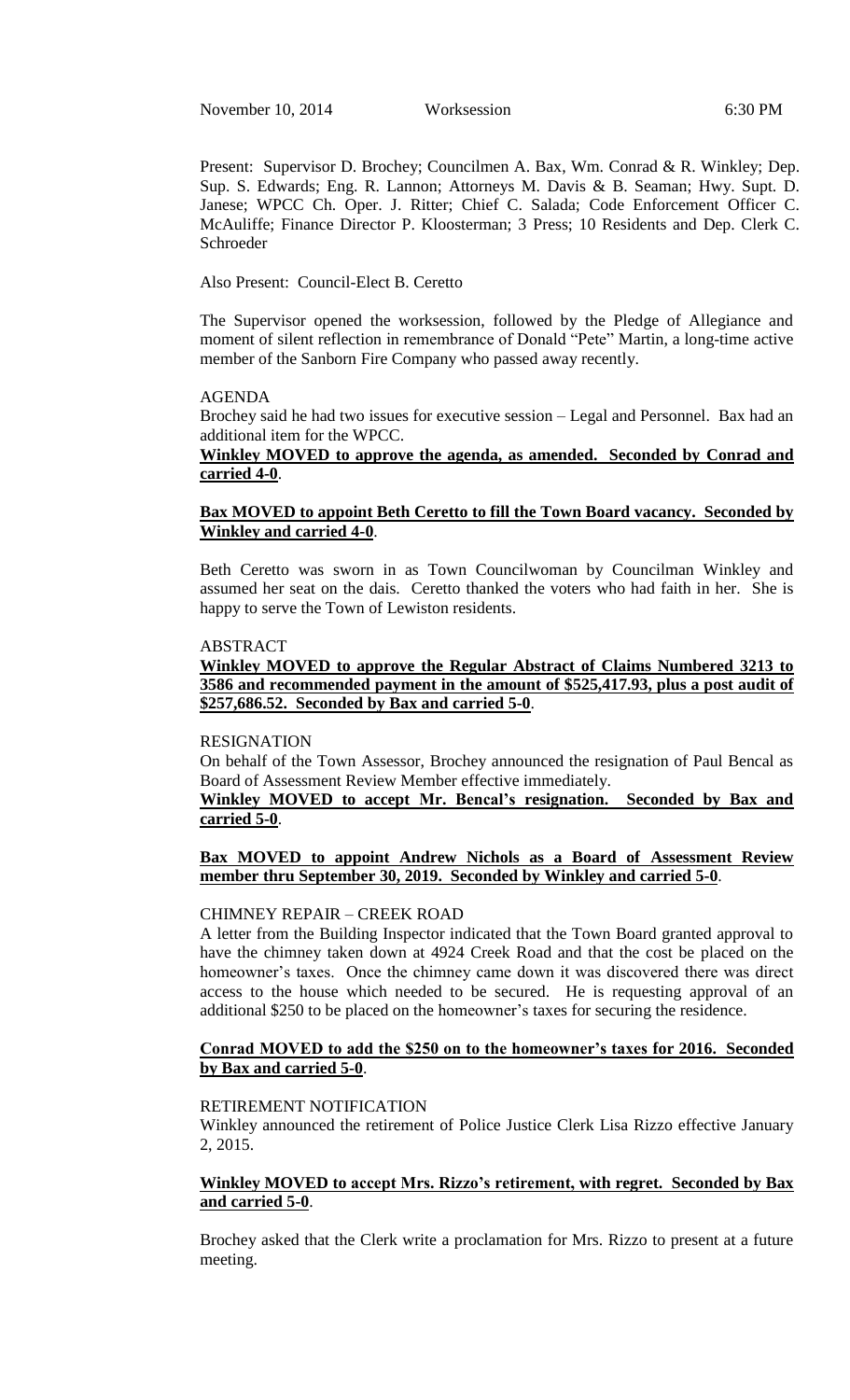### STELLA NIAGARA LAND CONSERVANCY PROJECT

The Finance Director said the Land Conservancy has secured all but \$600,000 of their funding for the preserve. Nancy Smith from the Land Conservancy has asked to secure additional funds from the Town of Lewiston and Niagara County. Kloosterman recommended they come before the Town Board to update the Board as to where the project stands. Kloosterman said he would invite them to make a presentation to the Town Board at their earliest convenience.

Dep. Sup. Edwards was asked to comment. What with closing out Joseph Davis and finding out what the fund balance is in the Greenway Account, I think it is important before we go any further with projects. January would be enough time to get estimates for the rehabilitation of JDSP to satisfy the State as well as the Historical Society in Sanborn in moving the old Legion Post. I think a presentation is welcome anytime but before any decision is made, I would like to see the balance in the Greenway Account to make sure we have enough money.

### HEALTH CARE

Kloosterman said at the last meeting, they briefly discussed health insurance. The main discussion point was the Flex Credits that are provided to eligible employees. Currently, eligible employees receive Flex Credits of \$550 (singles) and \$650 (families/twoperson). Per discussions with the Town's health care administrator, if the Town changes the Flex Credits to HRA (Health Reimbursement Account), the money would be easier to use for employees. It would also help with drug co-pays that employees have to make. To simplify internally, we would like to change the total amount available to \$600 for all eligible employees. This would help on record keeping and streamline this benefit.

To re-cap, the proposal is to change the benefit from "flex credits" to HRA at one level which would be \$600.

Kloosterman said there are six individuals that this would affect at this point in time. We could exempt them if they want to stay where they are at. We would have to "grandfather" those six people. I don't know if there are any legal issues with that. I know when you're talking about flex monies, FSAs and HRAs, they have to be offered to everyone. You can't discriminate. We want to simplify the program across the board for all Town employees except there are six individuals that use some of that money to pay towards their 20% they have to pay toward their health insurance. Those six individuals would not get HRA but the Town would give them an allocation to pay down the premium. To make this change across the board, to streamline the process, we would have to make a change in the employee handbook.

Bax said if these individuals are to be grandfathered, we would have to give them the option once, not year-to-year. They would opt either in or out to be covered under the new HRA terms.

Attorney Seaman said he would get in contact with the Finance Officer about the change to the employee handbook, Section 808. After finalizing the wording he would email the board members for their approval and the insurance company can then be contacted as to the board's decision. The Board can then follow-up and make the amendment to the employee handbook at the next meeting. In the meantime, the Personnel Director can begin the enrollment process.

### ON-LINE BILL PAY

Kloosterman noted that the Clerk's office enrolled in taking credit cards thru Gov-pay not too long ago. It has been working out pretty well for them. The next progressive step would be to be to allow for on-line bill pay for taxes and water. This is something the Jr. Accountant and the Town Clerk have been working on. Hopefully down the road we will be able to accept a lot more payments thru the website. Any fees associated with such transactions would be assessed to the consumer, not the Town of Lewiston.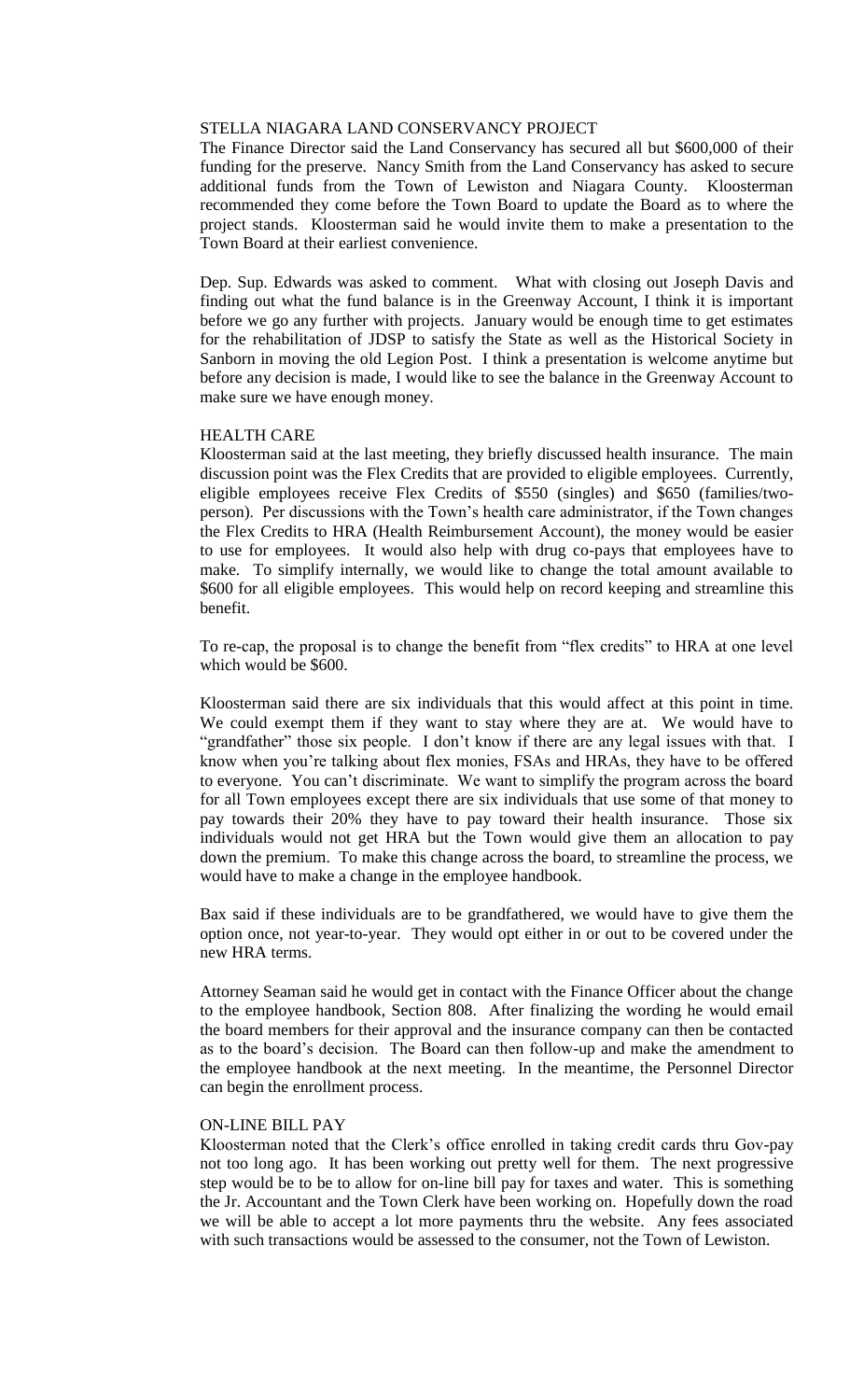## MUCKLAND PUMPS

Kloosterman said he has an invoice from the Highway Supt. for repair of the Muckland Pumps. Reading back thru the minutes, Kloosterman said there has been a lot of discussion but it was never determine what account the money was coming from or getting authorization to pay the bill.

## **Bax MOVED to authorize payment in the amount of \$25,800 to Moley Magnetics for repair of the Muckland pumps from Capital Account H-97. Seconded by Winkley and carried 5-0**.

#### NYPA AGREEMENT

Brochey said that Atty. Seaman has been working with WPCC Operator Jeff Ritter on getting rid of the methane gas at the Treatment Plant and possibly generating some money. He asked Mr. Ritter to comment. Ritter said the NY Power Authority was originally involved in a combined heat and power project in 2001 using Micro Turbines to use the sewer gas generated by the digesters to put electricity back into the grid relieving the Town of some of its electrical costs. Now, the Turbines no longer work so we're looking for some kind of grant or monies for a combined heat and power grant. The Power Authority seems to be very amiable in working with us. This is the first step in signing this agreement. We are also having Bernie Rotella help us work on a grant for this as well.

Attorney Seaman looked over the agreement and was asked to comment on his findings. Seaman said NYPA has a program they call their Energy Efficiency Services Program. They come out and go thru the municipality and other entities and find ways to help them to improve their efficiency to help save money. NYPA gets involved in doing the actual bidding for these projects. They take the lead in getting it done. They do it with the customer (in our case the Town of Lewiston). In the end, the Town has to pay back NYPA for everything that is done. There is a statute that allows NYPA to carry on this program. It is something the Town could certainly do. If you enter into the contract with NYPA, they will come out and start to do their assessments. If you get far into the project and don't complete it, the Town may end up having to pay NYPA back for the cost of what they've put into it. I don't know how much that would be. It would depend on the project.

### **Winkley MOVED to authorize the Supervisor to enter the Energy Efficiency Services Program Agreement with NYPA. Seconded by Bax and carried 5-0**.

### SANBORN ELECTRONIC SIGN

# **Winkley MOVED the following Resolution requesting additional funds from the Greenway Standing Committee to complete the Sanborn Electronic Sign Project at a cost not to exceed \$25,000**.

WHEREAS, the Town Board desires to acquire the funds to complete the Town of Lewiston, Sanborn Electronic Sign Project; and

WHEREAS, the Town Board desires to provide this type of amenity to residents at the lowest possible cost to the Town and town taxpayers; and

WHEREAS, the Town Board desires to apply for financial assistance from the Niagara River Greenway; and

WHEREAS, the Town Board commits to providing the required local matching funds to insure the timely implementation of the proposed project.

NOW, THEREFORE, BE IT RESOLVED, that the Town Board authorizes and submits an application for the Niagara River Greenway funds for the Sanborn Electronic Sign Project in the amount not exceeding \$25,000.00, and

BE IT FURTHER RESOLVED that the Town Board authorizes the Supervisors to sign all documents and agreements related to the Niagara River Greenway Program application.

RESOLVED, that Dennis J. Brochey, as Supervisor of the Town of Lewiston, is hereby authorized and directed to file an application for funds from the Niagara River Greenway, and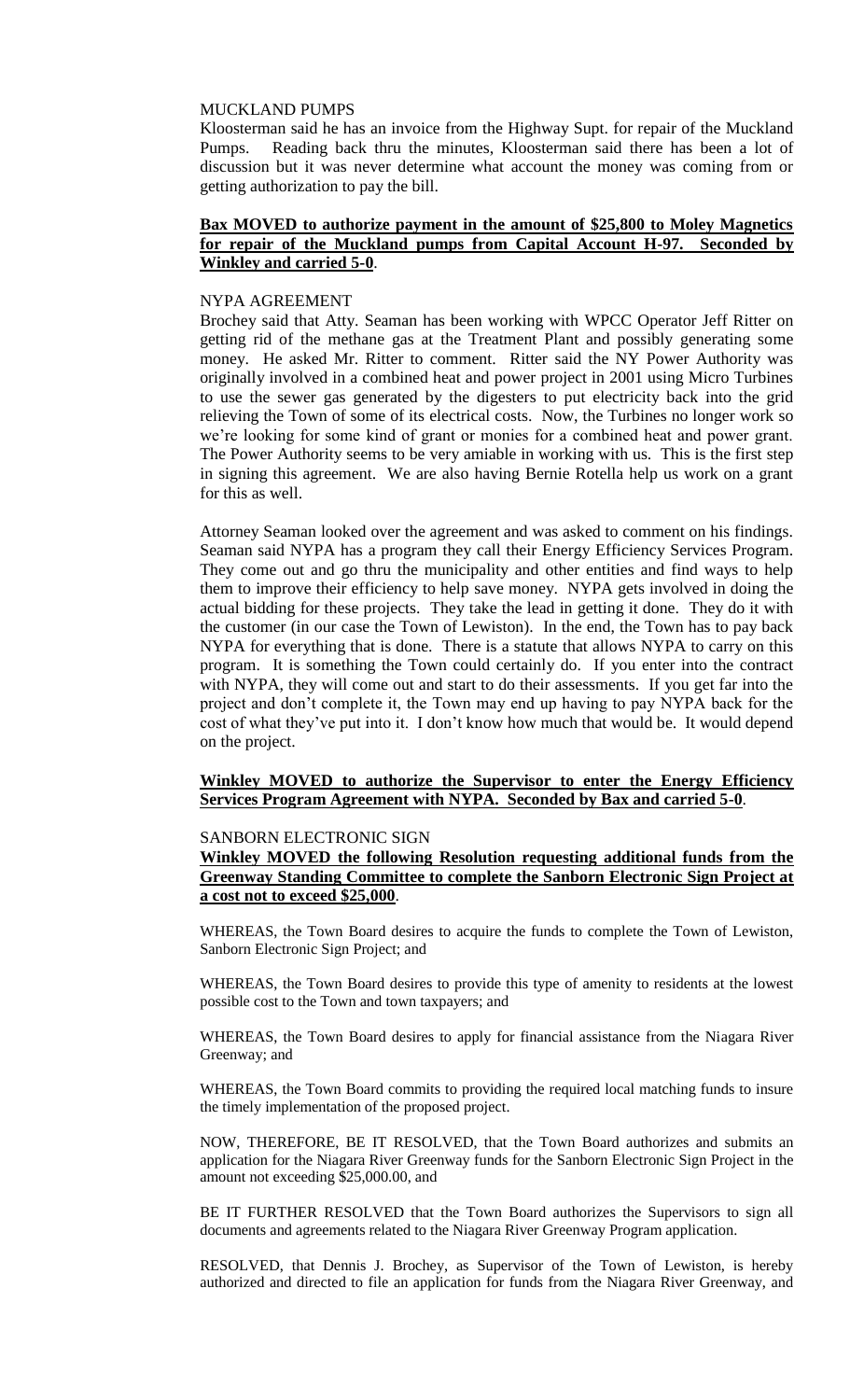execute a project agreement for such financial assistance to the Town of Lewiston for the proposed Sanborn Electronic Sign Project.

### **Seconded by Bax and carried 5-0**.

#### SUMP PUMP, DANA DRIVE

The Supervisor said this was a matter pertaining to the sale of a home on Dana Drive. The owner Dan Kilmer said he was against the requirement that he had to put a sump pump in for final inspection before closing on the house.

Kilmer said the house was constructed in 1954 and had never had a sump pump hole. The lower floor is only 4-ft. into the ground.

WPCC Operator Jeff Ritter said the laws changed in 2004 requiring a sump pump. This is acting in a DEC unfunded mandate in changing the Town Code to try and stop I & I issues that every sewage treatment plant has to deal with. It has to do with illegal connections, sump pumps that drain people's houses that are pumped into the sanitary sewer. Ritter said they only get to go inside someone's house during a house sale. IF the house is illegally connected and someone lives there for 20-30 years, there is no way the Town can put a stop to any of the legal connections or extra inflow and infiltration that comes from these houses. When we get a chance to go into a house during an inspection for a house sale, we follow the Town Code. The Town Code is as such: Any home inspected and found not to have made provision for the drainage discharge from foundation drains, floor drains or other surface runoff of groundwater from a building must install a sump pump, unless the elevation is such that this drainage can run by gravity to a drainage ditch or storm sewer. Ritter said no one in that neighborhood is of an elevation that it would drain any place else except around the neighborhood. I understand that maybe water has not come into the house. The Building Code may say that you need a smoke detector but you really don't need a fire in your house first to realize that you have one. I'm just going by the Town Code the same way we have made everyone in that neighborhood go by the Town Code when they sell their house. If we decide to make a precedent here, we'll have a lot of explaining to do when it comes down to going to other houses in this neighborhood to follow the Town Code.

Winkley: I understand what he is saying. His house is only 40-ft into the ground. Is it a basement?

Kilmer: The family room is on that level. If in fact there was ever a water problem, I would have lost the family room, rugs, furniture, etc. If the Town can prove that I'm infiltrating the sewer system then this would be a different issue. There is nothing pumping into the sewer system that is not sewer. I understand when the Town first went there the grinder pump failed. This is a divorce issue. My ex-wife had a friend put in a sump pump or grinder pump in and he left the lid off. When the Town went there originally, they thought it was a sump pump hole pumping directly into the sewer system which in fact is illegally because you're pumping storm water into the sewer system. When they went back out there, I told them to flush the toilet in the downstairs bathroom. The water runs right down into this hole that facilitates the downstairs bathroom. There is a grinder pump. There will be a new concrete lid put back on it and it will be pumped in the sewer system which is what it is supposed to do. Since 1954, this home has not had a sump pump. The law allows if the house has the elevation that has been naturally draining since 1954, I would say it's the Town responsibility to prove that the house doesn't drain, not mine. The house has drained since 1954. On top of it, the recommendation from Dave Harvey is to dig a hole in the concrete, put a sump pump hole in it and plumb it all the way out to the curb. It is a useless waste of my money and it is senseless to require a taxpayer to put a sump pump hole and pipe it out so we meet code. I presented this to a civil engineer. He said this would actually cause more problems than benefit because you are opening up your house to ground water. It doesn't make sense to do what the sewer department is asking for. Number One, it is a drainage issue. For the house to pass sale, it's a sewer inspection, not a drainage inspection. What I'm looking at right now, if this house doesn't close on Friday, I lose the sale. Then we're talking litigation. I will have to bring suit because I can't afford…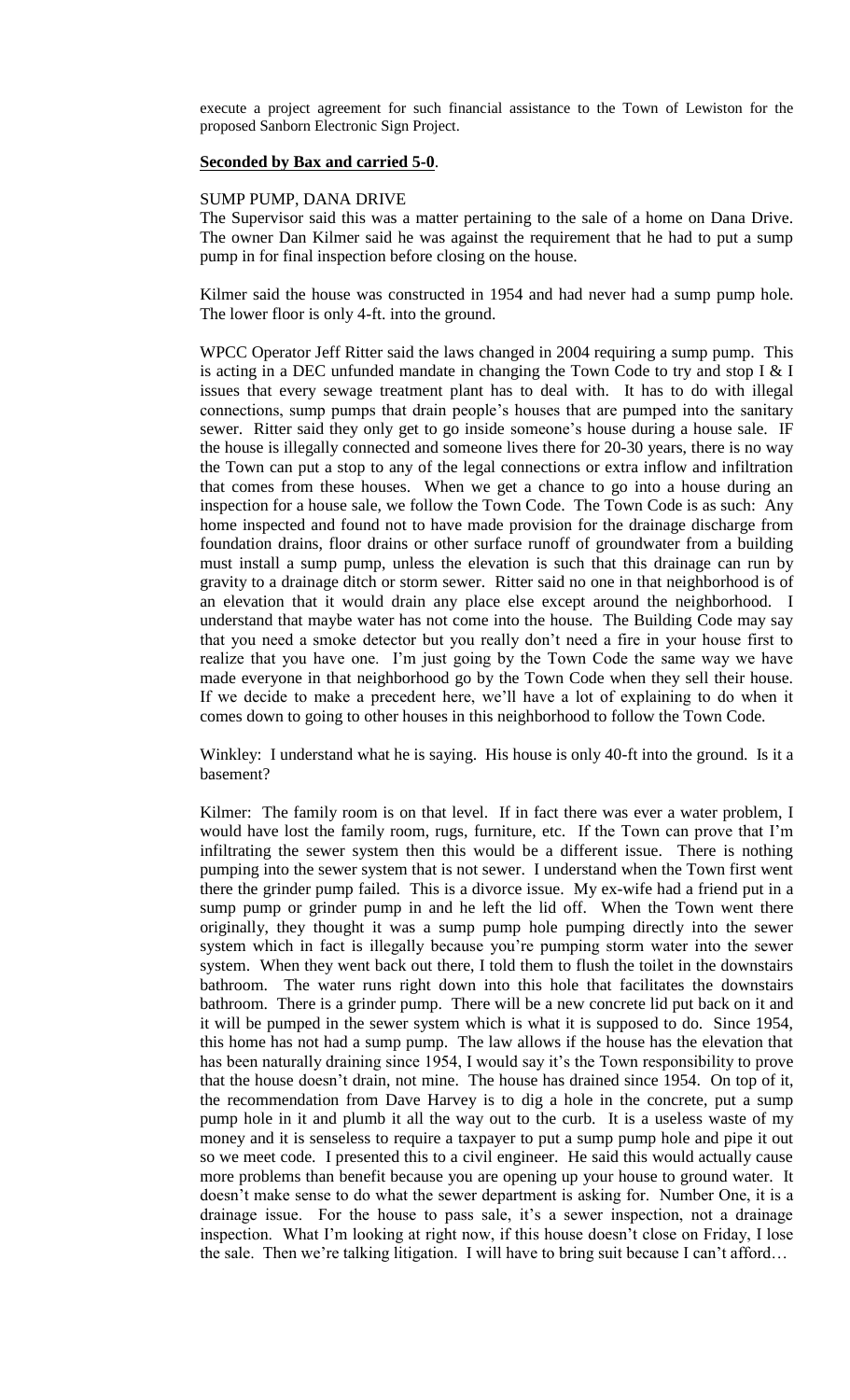Conrad said he did not think it is necessary putting a sump pump in there. I don't think it's fair. I would never advise…

Ritter: A letter is going to have to go with that house forever. The next homeowner who sells that house should not have to put a sump pump in. In 2004, the laws changed where every existing home needs a sump pump with the exception of someone on the Escarpment and they can prove that the water runs off the back. We only do it for a few houses and they are right on the side of the hill.

Kilmer: I'm 300-ft from the hill.

Ritter: I don't see how the burden is on the Town. It's in the Town Code.

Eng. Lannon was asked to comment. Lannon said under rare circumstances house don't have to have a sump pump. Mine happens to be one of them. There has been occasions in the past that if it can be proved that the house would drain by gravity, and it daylights to a ditch, and I can only think of one in my experience that allows not to have a sump pump installed. This, I'm a little less familiar with. I'm not fully aware of the Town Code from them. But I do know that Jeff (Ritter) is correct that it is prohibited to discharge any extraneous flows to a sanitary sewer system. Is there a foundation drain that goes to the sanitary sewer now?

Ritter: It is a dirt floor.

Kilmer: It is not a dirt floor. It is a sloppy concrete floor. There's concrete everywhere. The thing is, it's a sloppy pour underneath the crawlspace.

Lannon: I would need to look at it a little more closely to take a look at it.

Kilmer: How is the Town liable, if it doesn't have a sump pump and the house floods to the roof, you're not liable for not having a sump pump?

Brochey: If it's in the Code Book right now that it should be there then obviously, we would be liable.

Kilmer: How are you liable? If the power is out during a storm, are you going to require generators for every house to run their sump pump? Your sump pump is not going to work in a storm.

Ritter: That's the homeowner's responsibility. IF you wanted to live in that house and let it flood, that's your business but since you are selling it, we have to bring it up to Town Code for the next person that is going to own it.

Kilmer: I can't see how the Town can prove that it is not a functional house at it stands.

Conrad: There are other things that are not going to up to code. When a home is built, it built to the current code. A home that was built in 1954 is to code if it's built to the standard at the time it is built.

Ritter: Yes. When a home was built in the 1800's you have to get it to code to sell it in the year 2000. You have to bring it up to modern standards.

Ceretto: What would be the easiest way to fix Mr. Kilmer's house to sell it Friday? What is the least expensive, easiest way for him to sell the house?

Ritter: Tell him he doesn't need a sump pump.

Ceretto: We have rules. We have laws. Other than that, what is the easiest way to get his house ready for sale?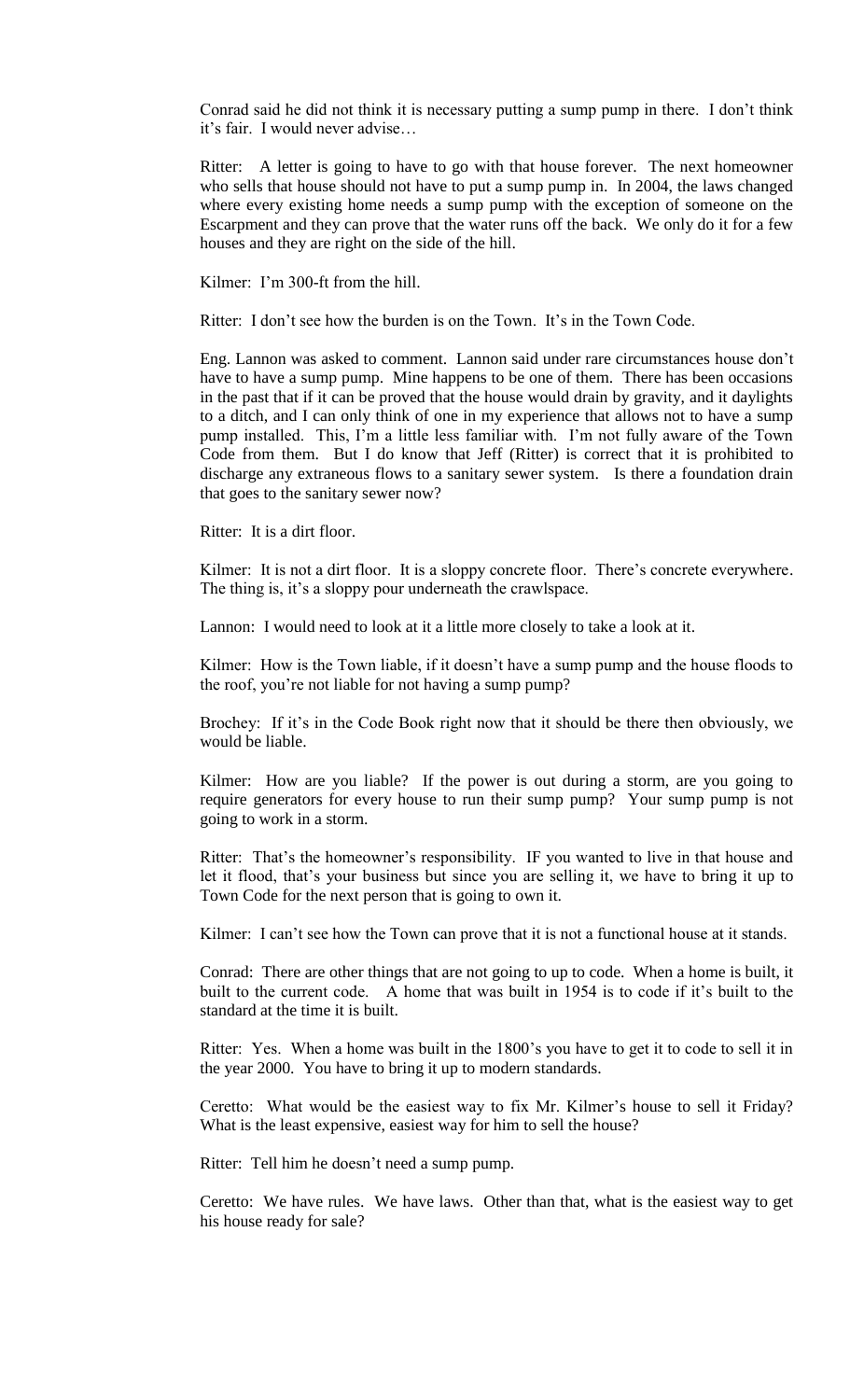Ritter: You have to somehow change in some way shape or form find it out that he does not need a sump pump and write a letter from the Town Board signed by the Supervisor that this house doesn't need a sump pump.

Ceretto: That puts us in a liability spot.

Ritter: Let me just say when his next door neighbor comes for the same thing we will have to do the same thing because we set a precedence. If that neighbor does it, you might as well erase it from the Town Code.

Ceretto: I understand that part but what can he do between now and Friday to get his house ready?

Ritter: I don't know. The answer is that he follow the Town Code and has a plumber go out there and take care of it.

Kilmer: I would say I'm following the Town Code. The house naturally drains since 1954. As your code says, if the property naturally drains by elevation… I'm sleeving the grinder pump and having it naturally installed tomorrow. That will be fixed. That is the inspection Mr. Ritter has to determine is either legal or not legal. In order for this to sell I would have to have the sewer signed-off. Then if you want to argue on the sump pump issue… You leave me with no other choice but to put litigation on the Town. If I lose the sale, the house will sit empty. I will not put a sump pump hole in a house that does nothing. I would actually be more inclined if you told me to dig around my entire house and spend \$25,000 and tile it and do it right but to tell me to put a useless hole in concrete and put a sump pump in it is irresponsible of the Town. It's asking a homeowner to spend \$7,500 to accomplish nothing.

Ritter: Gentlemen, I try to do the job to the best of my ability so I'm going to leave it to the Board for whatever happens. I'm going to follow the Town Code unless you tell me differently.

Bax: Has there been any talk with the purchaser about him accepting the responsibly to install it.

Kilmer: No. He's really aggravated at this point. I found out a week and a half ago that this was a problem… Can you ask one of your attorneys how the Town would be liable if a private residence flooded that didn't have a sump pump with a post-sale of 2004?

Atty. Seaman: I don't like to speculate on a house that might be liable for something someday.

Kilmer: I don't think the Town is put in a liable situation. If a house floods, it is part of the homeowner's insurance. It's a private sector issue.

Brochey: Do you think you could talk to the buyer and have some sort of agreement between the two of you saying they are responsible if something should ever happen?

Kilmer: My problem right now is their bank wants to see clearance on this issue. Their bank will not loan them their money until this issue is resolved. The sump pump -- if they get a letter from the Town saying it is grandfathered in, they are fine with that. I'm fixing the grinder pump issue tomorrow morning. He is concerned over the pit being kind of old and concrete. I'm sleeving it with a fiberglass sleeve with a screw in lid because it's a sewer issue. It's a brand new \$480 grinder pump in there. It's going to be right with a check valve.

Ritter: He needs to convert the hole he has there into a sump pump that drains to a storm line. He needs to talk to a plumber about that.

The Deputy Supervisor asked to comment at this time: I've been a plumber for 35 years. I appreciate what Mr. Ritter is talking about. I feel whoever wrote this code in 2004, whether it was the Engineer or Town Board, it's sadly written. I totally agree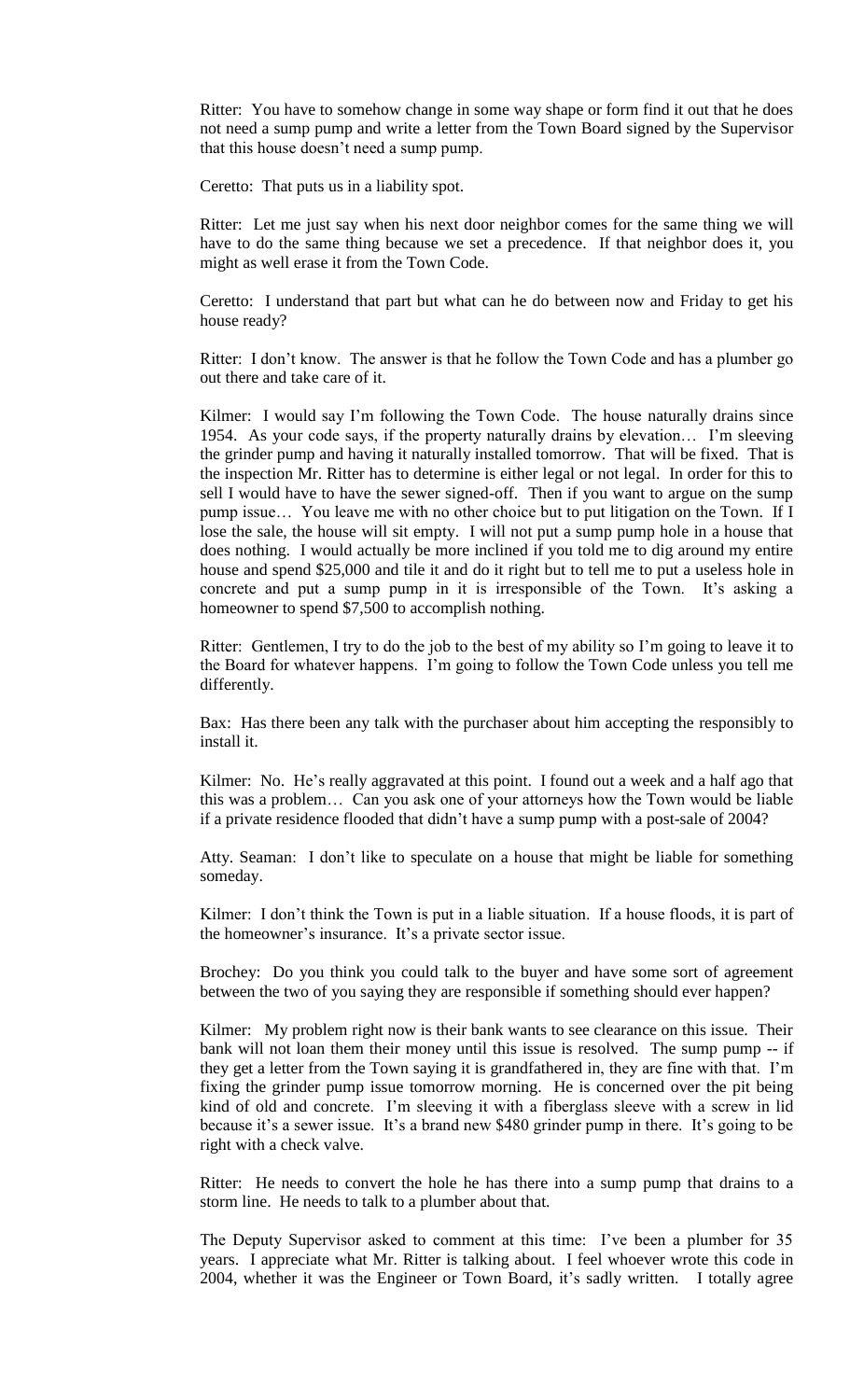with what Mr. Kilmer is saying. You don't put a sealed crock in the ground in a pump with no means of transfer water into the crock and think that pump is ever going to do anything. It is my professional advice that this code needs to be re-worked with perimeter drainage to the sump crock so you can drain that property properly. Our code has fault and Mr. Ritter has to uphold this code but this code, in my opinion, has fault. You need to make a decision tonight to re-visit this code, number one; and take care of this problem, number two. Our Town is right, Mr. Ritter is right and so is Mr. Kilmer…

Ritter: I just want you to understand that this is nothing against Mr. Kilmer. This is a requirement throughout the Town that 90% of the people comply with. IF we open this door it's going to cause trouble. It's also something that is required by the DEC. If we change the Town Code that is one thing...

Edwards: I don't see any landowner in this Town has to suffer the consequence of the dis-connect in our Code. I don't think taxpayers should be held accountable for a Code that was written incorrectly. I think the Code should be re-visited, never to be amended again.

Ritter: How do we help Mr. Kilmer with his house sale?

Kilmer: I believe the code covers me for how it actually drains. It's been naturally draining since 1954. There is no liability for the Town. That is why we buy homeowner's insurance.

Bax: If we execute an agreement could Mr. Kilmer execute a hold-harmless agreement or maybe have the purchaser execute a hold-harmless agreement in exchange for a letter that says it drains naturally with the anticipation that we going to change the Town Code. Have both parties sign off that they agree that the Town of Lewiston is going to sign a letter acknowledging gravity drainage. The new owner would hold the Town harmless for any consequences of not following the current Town Code. We would then re-visit the Town Code and any sale thereafter and any subsequent owner of the house would have to follow the new re-visions in the Town Code.

The Engineer spoke at this time: Part of what the Code is meant to address is the discharge of extraneous flow into the sanitary sewer. That is what the spirit of the code is attempting to address. As I read this code and it may need some tweaking, it is designed to prevent that from happening. No person shall make any connection of roof downspouts, sump pumps, exterior foundation drains, etc. and connect it to the sanitary sewer. Second part, any home inspected and found not to have made provision for the drainage discharge from foundation drains, etc., etc. must install a sump pump. If there is no foundation drain then there is nothing to drain into the sump pump. Many years ago, back in the 40s, 50s and 60s there were many homes in WNY that were constructed, as was standard construction at the time, that foundation drains simply drained to the sanitary sewer. That is what the code is attempting to address. If there is no foundation drain, it is not going to the sanitary sewer. I would ask that if we can come to an understanding and there is proof there is no foundation drain from your sump pump you are complying. You are not directing that foundation drain to the sanitary sewer. That is what we have to avoid. If there is no foundation drain I would feel comfortable that there is no need for a sump pump.

If we can conclusively state that the reason there is no sump pump necessary in Mr. Kilmer's case because there is no foundation drain draining to it. That is a reason to give to whomever comes in next. If there is none of that in this particular case, that is justification not to allow a sump pump.

Winkley: What we need from Mr. Kilmer now is a letter saying that there is no foundation drainage. The Sewer Department would inspect the home to confirm the same. We will then have to address the code so we don't face this situation again.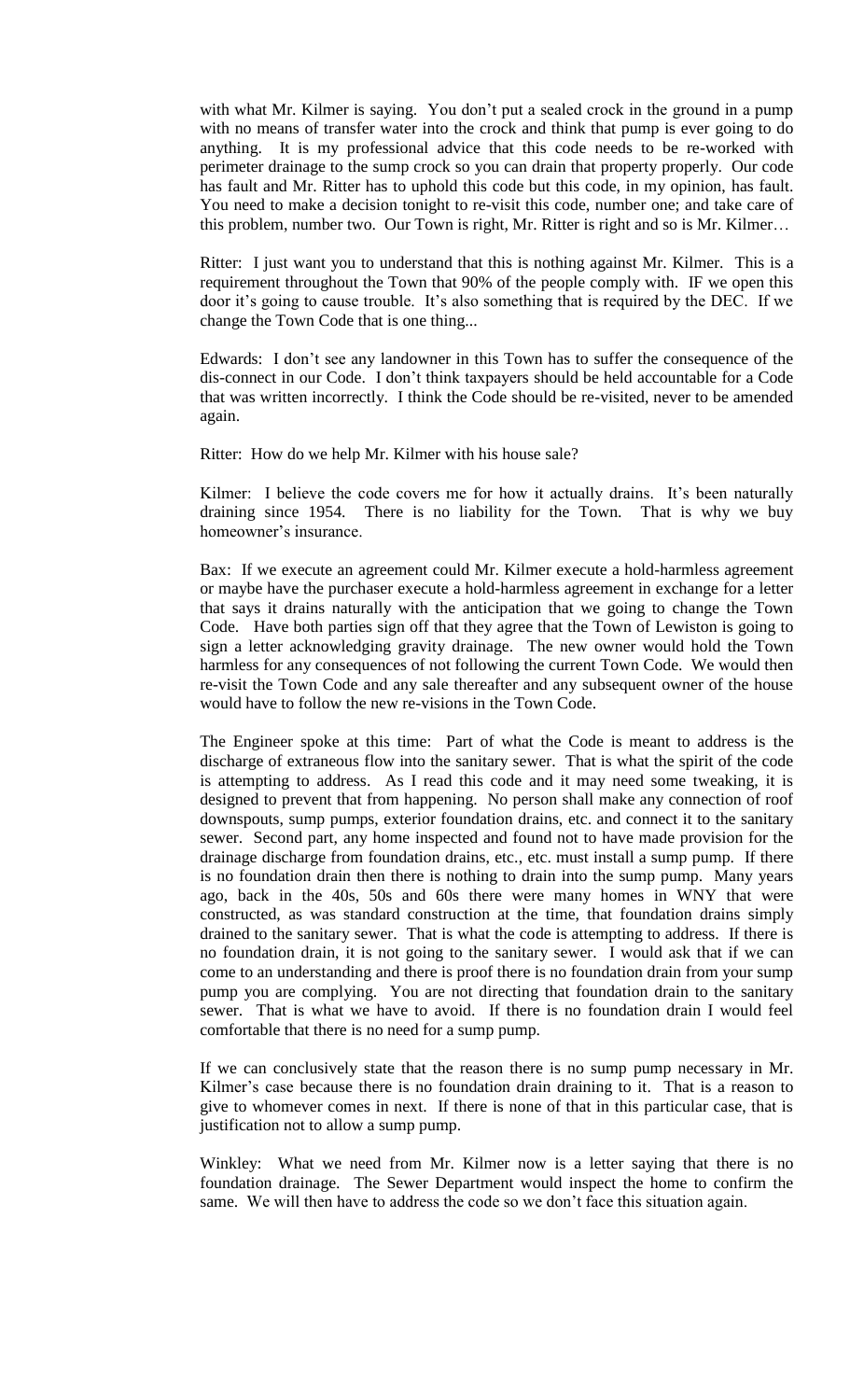# SANBORN AREA HISTORICAL SOCIETY – WAIVER OF FEES **Winkley MOVED to waive the Building Permit Fees for Permit #22004 (Windmill) and #22005 (Gazebo) for the Sanborn Area Historical Society. Seconded by Conrad and carried 5-0**.

## CELL TOWER FEES

Bax said they have talked about modifying cell tower application and renewal fees for some time. Based on recent discussions with cell tower and collocation owners regarding refusal to pay annual fees, and the need for continual oversight and communication between the Town and these owners, the Building Department believes it is necessary that tower and collocation application fees be increased, while renewal fees for collocations should be decreased. Tower annual renewal fees would stay the same at \$1,000 per year, while collocation annual renewal fees will drop to \$200 per year. The Building Department recommends that application fees be raised to \$10,000; as costs have increased over the years and space for additional towers is dwindling. The new fee will help cover reviews by the Planning Board, Wind Tower Committee, Engineers and the Departments of building, Zoning, Water, Highway and Sewer. Tower renewal fees should remain the same to cover the time and expenses of the Building Department and Wind Tower Committee who will review, track and oversee proper maintenance of the facilities in keeping with the Town Code. There will be annual inspections to occur when the tower permit is up for renewal, and proper emergency contracts should be maintained between the Town and tower/collation owners throughout the year.

The Code Enforcement Officer said this was sent to the Tower Committee but they have not responded to it.

Bax directed the Clerk's office to forward this to the Tower Committee again and have them convene and respond back to this. Atty. Davis said he would be available to attend the Tower Committee meeting to answer any questions they may have.

## DRAFT STANDARD DETAILS & SPECIFICATIONS

The Engineer said he has prepared a DRAFT of the Town of Lewiston Standard Details and Specifications for the Construction of Public Improvements. He has asked the following departments -- Building Inspector, WWTP Operator, Highway Supt. and Water Crew Chief to review and submit comment, correction or changes to the Clerk's office by November 13, 2014.

# STREET LIGHTING

The Engineer said there are three requests for street lighting:

1) Legacy Drive @ Creek Road: Install one standard street light on an existing pole at that intersection. The annual charge is estimate at &103.81.

# **Winkley MOVED to authorize National Grid to install a streetlight at the intersection of Creek Road @ Legacy Drive, as proposed. Seconded by Bax and carried 5-0**.

2) Legacy Drive @ Northridge: The Engineer said there are three options that National Grid offered. The least expensive is to install a 100 watt high pressure sodium lamp and Traditional post top luminaire on a 16' black direct embedded fiberglass pole and direct-buried cable at an annual charge of \$276.72.

# **Bax MOVED to authorize National Grid to install a streetlight at the intersection of Creek Road @ Legacy Drive, as proposed, at an annual charge of \$276.72. Seconded by Winkley and carried 5-0**.

3. Big Vista @ Little Vista: Again, the Engineer proposed three options with the least expensive being an annual charge of \$276.72.

# **Winkley MOVED to authorize National Grid to install one 100 watt high pressure sodium lamp and Traditional post top luminaire on a 16' black direct embedded**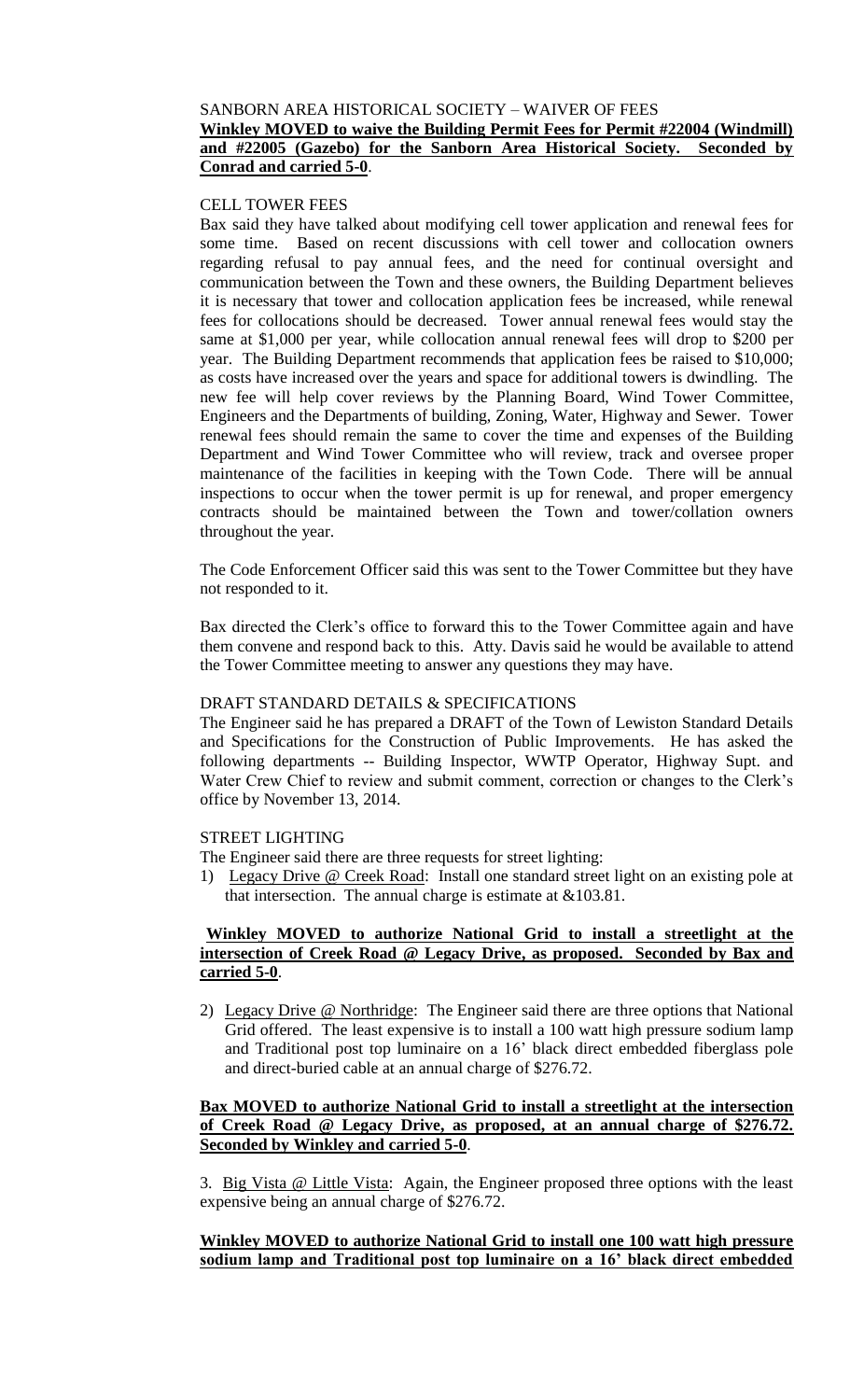## **fiberglass pole and direct-buried cable on Big Vista @ Little Vista, at an annual charge of \$276.72. Seconded by Bax and carried 5-0**.

### LEWISTON POLICE CONTRACT

Attorney Seaman said they are looking at a change in the Collective Bargaining Agreement that has different health care provisions. That should be looked at before it is approved.

# **Winkley MOVED to table until the next meeting for review by the Town Attorneys. Seconded by Bax and carried 5-0**.

#### PERSONNEL

The Water Department would like to keep Brett Hurtgam part-time until the end of the year. The Teamsters Union was approached and they responded "that as long as no member is affected" and "not to make a habit of this procedure" it would be ok.

## **Bax MOVED to authorize the Town Supervisor to execute the Teamsters Local Union #264 Agreement dated November 2014 to the extension of Brett Hurtgam's seasonal status on a one time basis until December 31, 2014. Seconded by Conrad and carried 5-0**.

### **WPCC**

Jeff Ritter has indicated an interest in possessing the old Senior Van for the WPCC after a new one is purchased.

## **Bax MOVED for approval. Seconded by Winkley and carried 5-0**.

Also, the Tri-Community will be required to develop a Capacity Management, Operation and Maintenance (CMOM) plan for cleaning and videoing sewer lines to locate cracks or broken pipes and sources of infiltration.

Niagara County has funding available to purchase a camera on a lease to own basis and the camera would be best served if it had a permanent vehicle to be mounted in that has enough room to accommodate the camera but associated CMOM accessories.

# **Bax MOVED to authorize the WPCC to go out to bid for a camera as part of the CMOM plan. Seconded by Winkley and carried 5-0**.

### CHRISTMAS HOLIDAY

Brochey referred to a request from the majority of Town Hall and Senior Center employees to change the scheduled Christmas Holiday from 12/24 and 12/25 (Wednesday and Thursday) to 12/25 and 12/26 (Thursday and Friday).

### **Winkley MOVED approval to change the Christmas Holiday to 12/25 and 12/26 with a signed MOU from any contractual obligation. Seconded by Bax and carried 5-0**.

### 2015 BUDGET

The Finance Director said no changes have been made to the Preliminary Budget since the Public Hearing. He said he has a few open items which need to be voted upon:

- 1) 1.5% raise for all non-union employees.
- 2) Entry to restore HART to last year's amount.
- 3) Two entries for the Highway Department.
- 4) Finding money to restore the attorney's line item to the 2014 amount.

Bax said he has been spending a lot of time with Mr. Janese and the Town Board going back and forth and being patient while explaining why the other side is incorrect in their numbers. I'm very reluctant to underfund the Highway Dept. They provide certain services that are imperative to public safety. The one unknown is what kind of winter we are going to have. My thought would be to try and fund the department without putting us into any jeopardy while allowing for some flexibility. We talked about transferring some money from the paving budget to Highway Personnel budget in order